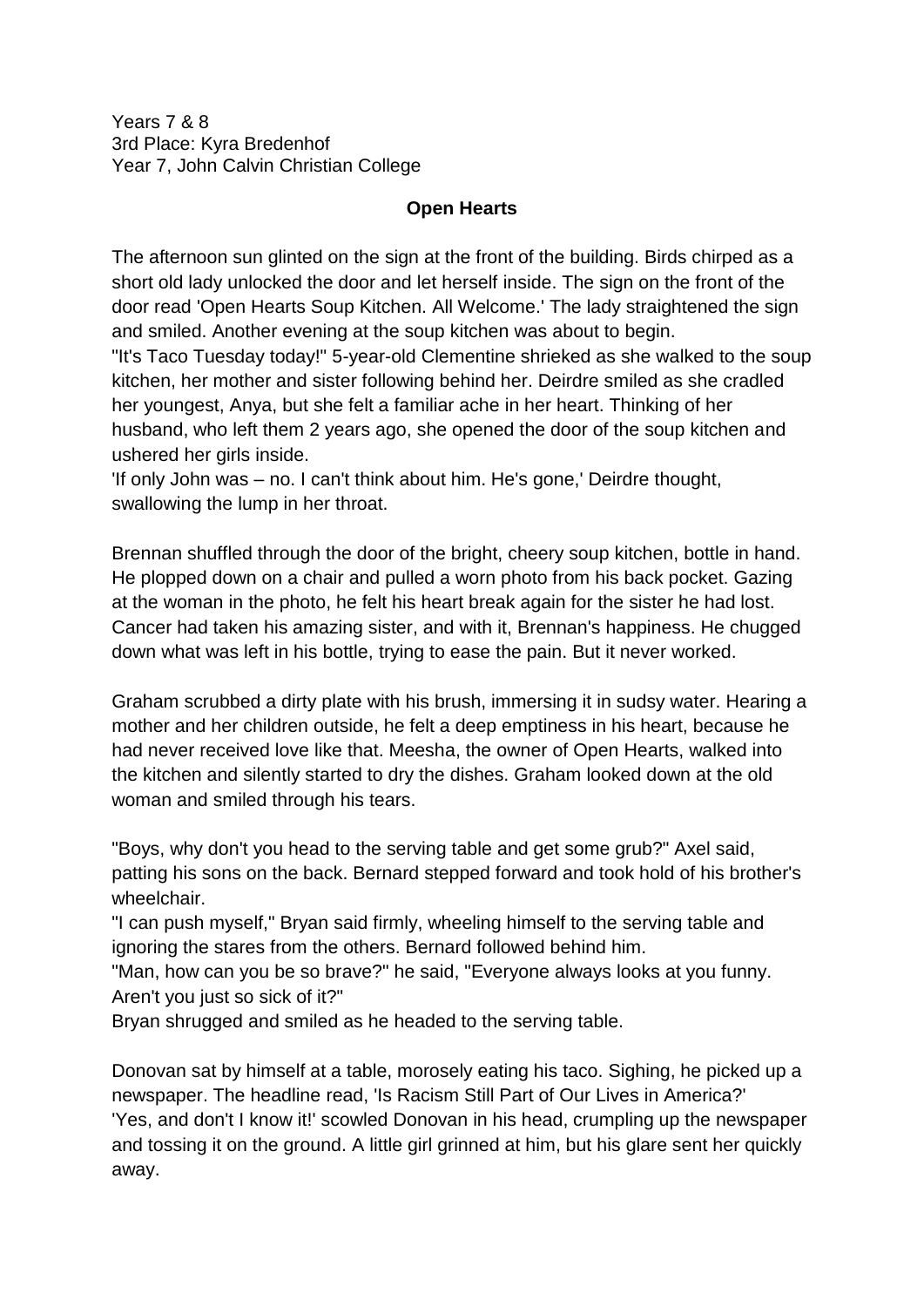Cara handed a plate to a boy in a wheelchair. Cara smiled back as he wheeled over to Meesha. School was finished for the day, so Cara had come to volunteer at the soup kitchen, and to get some extra marks for her 'Helping in the Community' assignment. Suddenly, Cara saw Ashlyn and Cara's other 'followers' walking past the soup kitchen.

"Yikes, I can't let them see me!" she gasped, turning her head away.

Kallie and Pablo sat at a table in the soup kitchen, munching on tacos. Kallie glanced around the soup kitchen, recognising a popular girl from her class and a boy from her art lesson. 'At least the soup kitchen is free, since money's scarce at home.' Kallie thought, stroking her younger brother's hair. She had heard rumours about a swimming pool taking the place of Open Hearts Soup Kitchen. Kallie felt a knot in her stomach as she mulled over that possibility.

Brennan pushed aside his plate of tacos and took another glug from his bottle. He stared at a young boy, scooting himself around the room on a wheelchair. For a few minutes he watched the boy laughing every time he crashed into a table or a wall. Brennan felt the corners of his mouth tug as he watched the boy's strong determination.

"I saw a sad man reading the paper, so I smiled big at him!" Clementine burbled to her mother excitedly. Anya giggled along with her big sister. Deirdre smiled absentmindedly at her daughters and wiped a lonely tear from her eyes.

Graham watched Meesha serving the young children, smiling and laughing as she scooped tacos on their plates. Meesha was *in loco parentis* for him, always speaking kind words to him and encouraging him. Where would he be without Meesha?

Bryan wheeled around the room as fast as he could. It was a game he always played; to see how fast he could go without bumping into anything. Meesha didn't mind him zooming around. Bryan noticed a dishevelled man looking at him. Then Bryan looked down on the ground and saw a crumpled newspaper. In black print was written 'Swimming Pool to Replace Open Hearts Soup Kitchen?' Bryan gasped and went to show it to his dad.

Cara looked around the soup kitchen. She had heard that a swimming pool might be built here instead of Open Hearts, but she wasn't sure if anyone else here knew. She recognised a girl from her class, but not one of her 'followers', the girls that wanted to impress her and be her friend. They were all cool, but she'd never really had a bestie. 'Hopefully the rumour isn't true,' Cara thought.

Kallie walked over to the boy from her art class. He was with his paralysed brother, and his dad.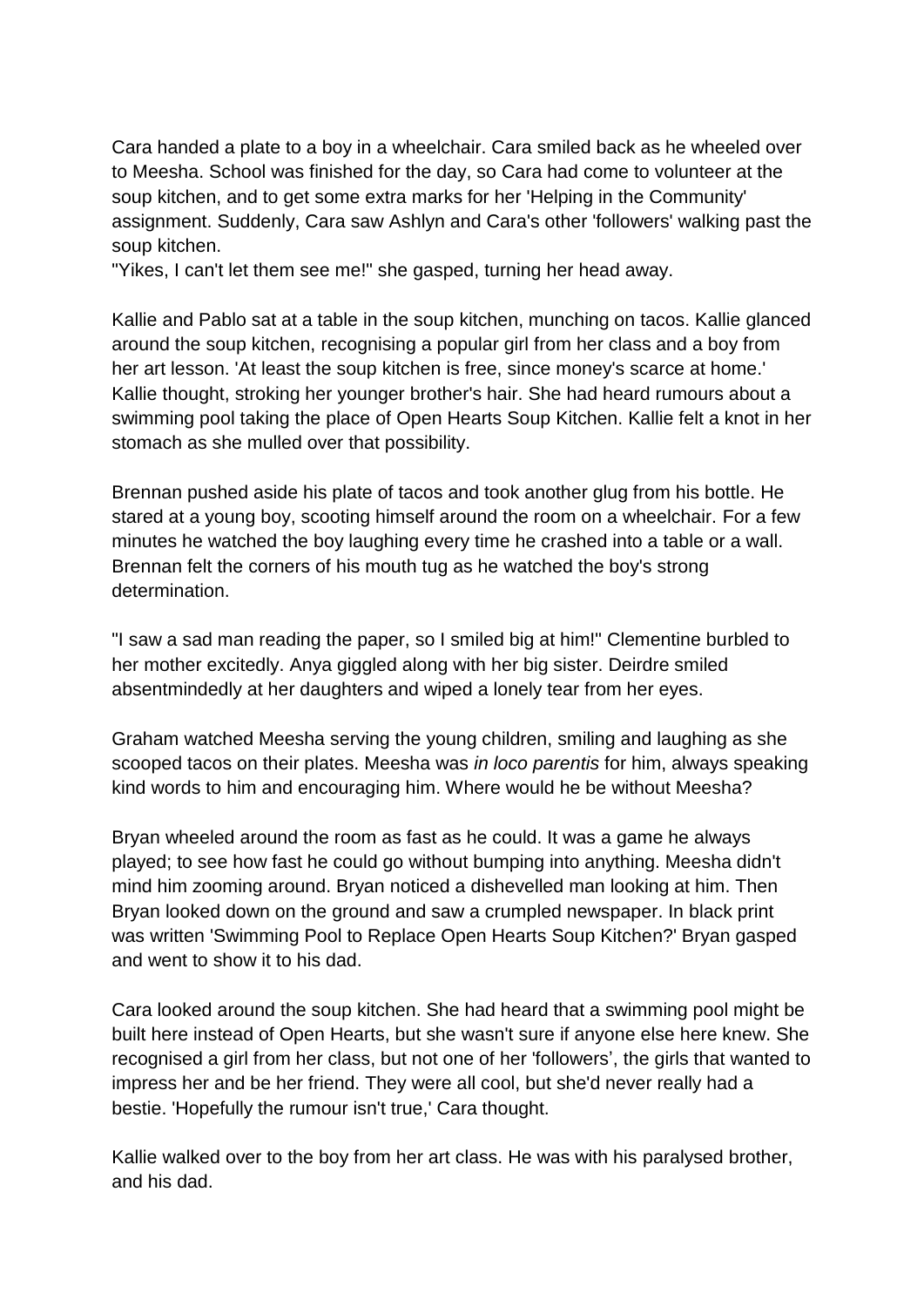"Hi!" Kallie said, "What's in the newspaper?" Bryan showed her the paper and Kallie gasped. "I thought I heard something about it closing," Kallie said, "What'll we do without this place?"

"I don't know," sighed Bernard, "Let's show it to Meesha." They brought the newspaper to her.

"Oh no!" Meesha frowned, "I got a letter from the government about it too! What's going to happen now?"

Donovan pushed back his chair and got up. The little girl ran up to him again. "Hello!" she said eagerly. Donovan grunted in reply as he grabbed his wallet and coat. The little girl hugged his legs and grinned before running off. Donovan watched as she talked to her mother again, then he headed out the door to go back to his apartment, the place full of memories of his wife.

Meesha sat at a table, worrying about the soup kitchen. Was Open Hearts really going to close? She couldn't let the place that had been her pride and joy for 10 years shut down! *I have to think of a plan*, Meesha thought.

The next night, as all the visitors at Open Hearts slurped their soup, Meesha stood and cleared her throat, motioning for them all to be quiet.

"Friends, the soup kitchen is being threatened to close down and be replaced by a swimming pool. We need to have a plan. Does anyone have any ideas?" Meesha said. Gasps and murmurs ricocheted around the room. After a moment, Brennan stood.

"Urn, I used to work for the government, and I think it's a possibility for us to make a petition against this," he said softly. Meesha nodded as Kallie rose to her feet. "We could also have a protest with signs and stuff," Kallie said. Meesha nodded again, and the others agreed as well. It was decided.

"All right," Meesha announced, "Let's get going. Graham, can you get 2000 signatures on the petition within 30 days? Deirdre, do your girls want to help with that?"

After Meesha handed out the jobs, they all got to work. So, over the next few evenings, the "team" worked hard on the petition and the protest.

Kallie leaned over a blank poster, frowning. How would she make the posters look? A soft voice made her suddenly look up.

"Hey Kallie," Cara, a popular girl from her class said, "How's your poster going?" Cara had never been that nice to Kallie, so she expected a trick.

"Fine," she answered.

"Urm, I just wanted to say, that I'm sorry for, you know, not always being super nice to you," Cara murmured uncertainly. "You're pretty cool!" Kallie nodded and smiled.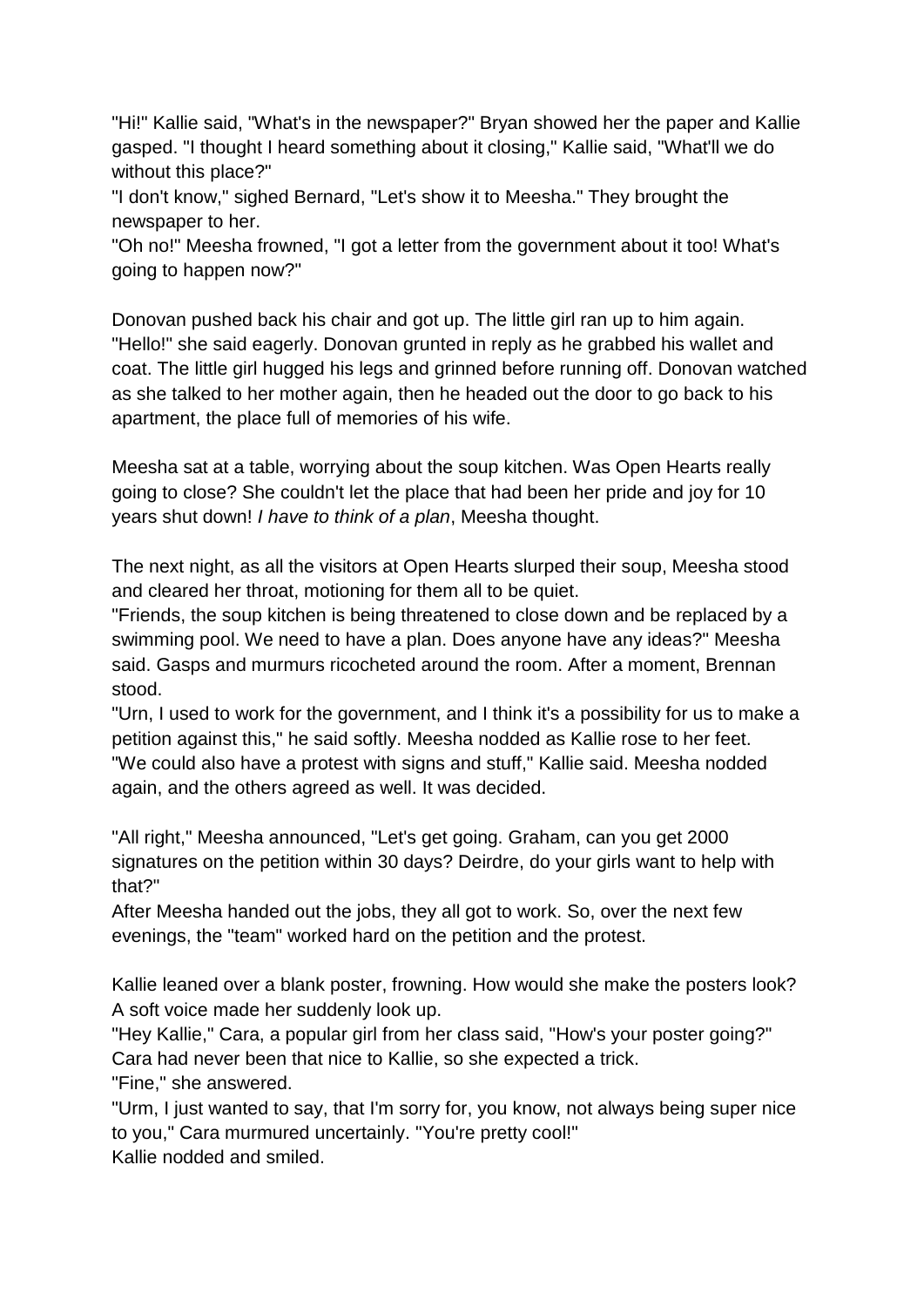Donovan scowled grumpily at the table. Next to him a young server and a boy in a wheelchair were writing a speech. He was supposed to figure out where the petition would take place, along with a young lady named Deirdre. Why was the place going to close anyways?

"Urn, I guess we could do it near my apartment," Donovan grunted at last. Deirdre smiled politely as she wrote it down.

Brennan shuffled around the soup kitchen, looking for Meesha so he could ask her a question about the petition. They had one more week till Open Hearts was supposed to close. Graham and the two little girls that had gone with him had gotten 400 signatures already from the townspeople. Brennan was impressed. He turned into the corridor that led to the kitchen and found Wheelchair Boy crying.

"Hey, what's up?" Brennan asked. For once, his voice wasn't slurred from booze. "Nothing; its fine," the boy replied, his head down. "It's just l really don't want this place to close. I love it so much! I'm Bryan by the way."

Brennan frowned and patted Bryan on the shoulder.

"You're really brave, buddy," Brennan said, "I wish I could pass each hurdle with a smile like you."

Bryan grinned at that.

"You just gotta stay happy!" he laughed behind his shoulder as he wheeled away.

Cara, Kallie and Pablo walked home from Open Hearts together that night, laughing and talking.

"Maybe our plan will work!" Kallie said hopefully.

"Maybe it will!" answered Cara. She didn't bother look around for Ashlyn and Co., she was happy with Kallie at her side.

"It's the day of the protest!" Meesha announced to the "team" at Open Hearts three days later. Graham smiled up at Meesha, clutching the 405 signatures. She had been so encouraging to them over the past few weeks, and now it was time! They had all arrived at noon to head to the protest, which would be by Donovan's apartment on Thomas Lane. Deirdre squeezed Anya and Clementine's hands tightly as Meesha led the group down the road to Thomas Lane. Cara and Kallie walked together.

"I'm nervous for my speech," Cara said anxiously.

"You'll be fine!" Kallie said, giving Cara a hug. Anya and Clementine ran ahead of their mother to follow Donovan.

"Hi girls," Donovan grunted. He had to smile as the girls giggled and played. "You're the best guy ever!" Clementine exclaimed, hugging Donovan. Donovan surprised himself by hugging her back.

When they arrived at Thomas Lane, Kallie and Pablo handed out posters to the gathering crowd who heard about the protest from the paper. At 3:00, the protest